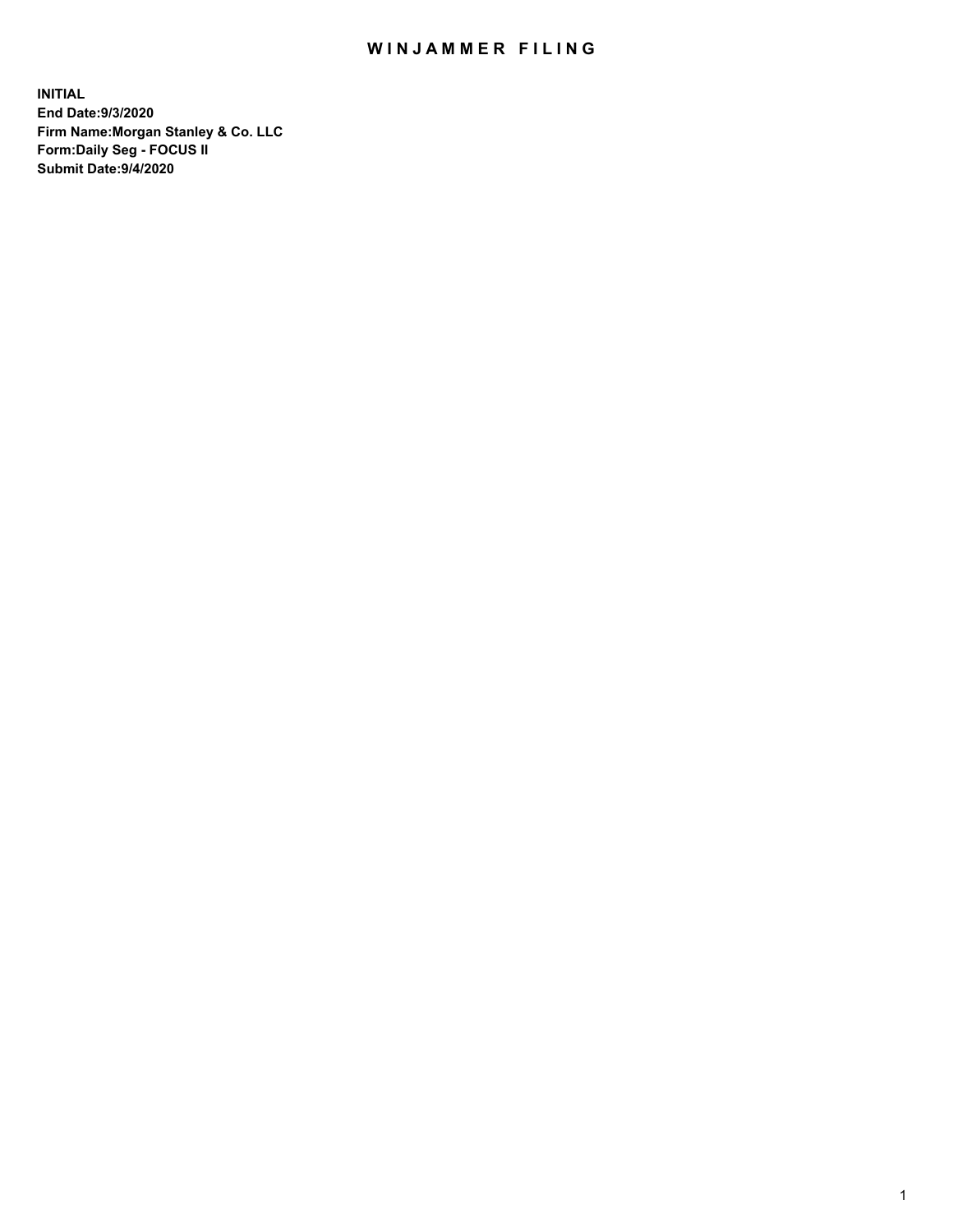**INITIAL End Date:9/3/2020 Firm Name:Morgan Stanley & Co. LLC Form:Daily Seg - FOCUS II Submit Date:9/4/2020 Daily Segregation - Cover Page**

| Name of Company                                                                                                       | Morgan Stanley & Co. LLC     |
|-----------------------------------------------------------------------------------------------------------------------|------------------------------|
| <b>Contact Name</b>                                                                                                   | <b>Ikram Shah</b>            |
| <b>Contact Phone Number</b>                                                                                           | 212-276-0963                 |
| <b>Contact Email Address</b>                                                                                          | lkram.shah@morganstanley.com |
| FCM's Customer Segregated Funds Residual Interest Target (choose one):<br>a. Minimum dollar amount: ; or              | 235,000,000                  |
| b. Minimum percentage of customer segregated funds required:% ; or<br>c. Dollar amount range between: and; or         | <u>0</u><br><u>00</u>        |
| d. Percentage range of customer segregated funds required between: % and %.                                           | 00                           |
| FCM's Customer Secured Amount Funds Residual Interest Target (choose one):                                            |                              |
| a. Minimum dollar amount: : or<br>b. Minimum percentage of customer secured funds required:%; or                      | 140,000,000<br><u>0</u>      |
| c. Dollar amount range between: and; or                                                                               | 0 <sub>0</sub>               |
| d. Percentage range of customer secured funds required between:% and%.                                                | 0 <sub>0</sub>               |
| FCM's Cleared Swaps Customer Collateral Residual Interest Target (choose one):                                        |                              |
| a. Minimum dollar amount: ; or                                                                                        | 92,000,000                   |
| b. Minimum percentage of cleared swaps customer collateral required:% ; or<br>c. Dollar amount range between: and; or | <u>0</u><br>0 Q              |
| d. Percentage range of cleared swaps customer collateral required between:% and%.                                     | 0 <sub>0</sub>               |
|                                                                                                                       |                              |

Attach supporting documents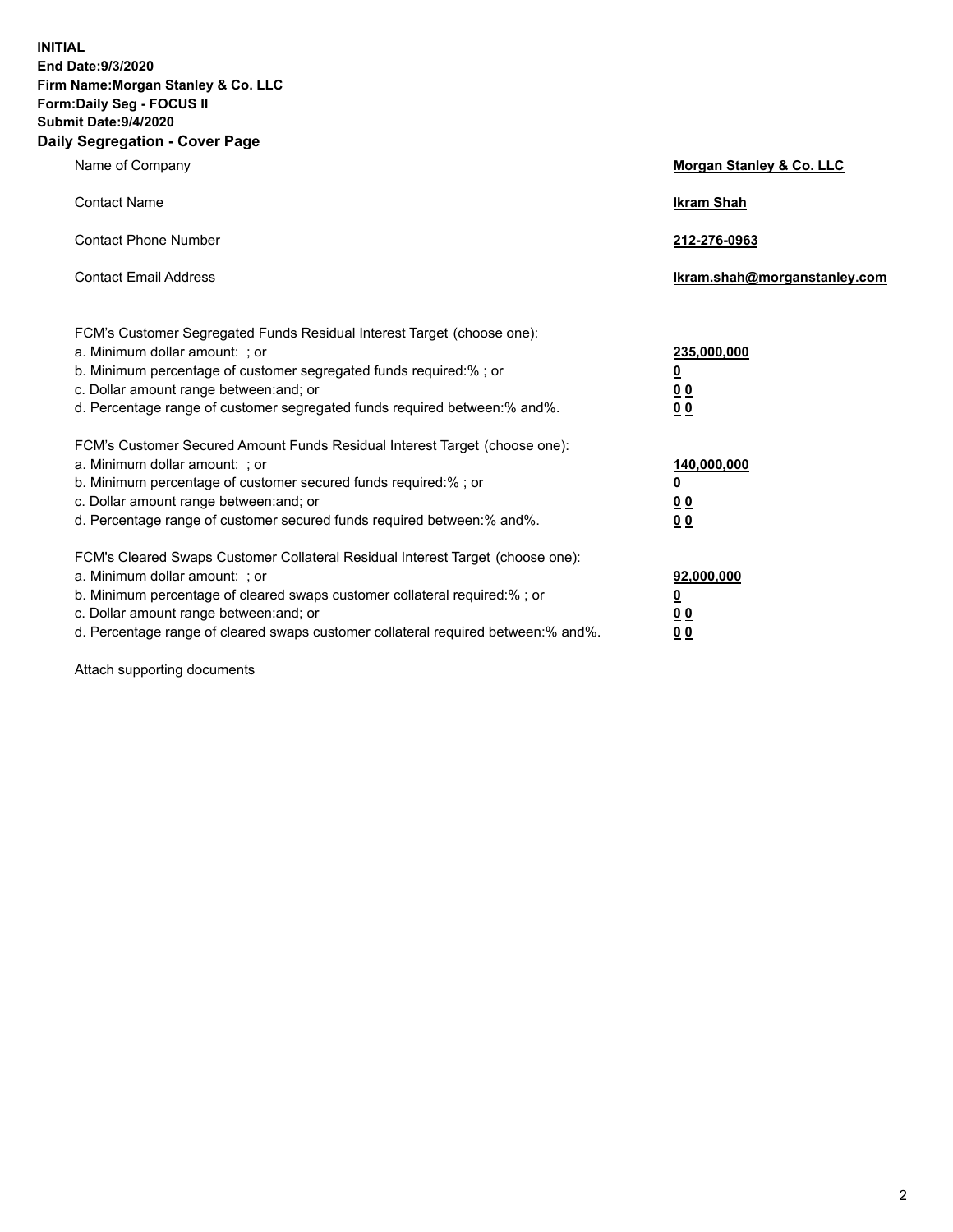|     | <b>INITIAL</b><br>End Date: 9/3/2020<br>Firm Name: Morgan Stanley & Co. LLC<br>Form: Daily Seg - FOCUS II<br><b>Submit Date: 9/4/2020</b><br><b>Daily Segregation - Secured Amounts</b>                                 |                                                        |
|-----|-------------------------------------------------------------------------------------------------------------------------------------------------------------------------------------------------------------------------|--------------------------------------------------------|
|     |                                                                                                                                                                                                                         |                                                        |
|     | Foreign Futures and Foreign Options Secured Amounts<br>Amount required to be set aside pursuant to law, rule or regulation of a foreign<br>government or a rule of a self-regulatory organization authorized thereunder | $Q$ [7305]                                             |
| 1.  | Net ledger balance - Foreign Futures and Foreign Option Trading - All Customers<br>A. Cash<br>B. Securities (at market)                                                                                                 | 4,143,293,718 [7315]<br>2,951,781,177 [7317]           |
| 2.  | Net unrealized profit (loss) in open futures contracts traded on a foreign board of trade                                                                                                                               | 620, 283, 365 [7325]                                   |
| 3.  | Exchange traded options                                                                                                                                                                                                 |                                                        |
|     | a. Market value of open option contracts purchased on a foreign board of trade                                                                                                                                          | 12,810,886 [7335]                                      |
|     | b. Market value of open contracts granted (sold) on a foreign board of trade                                                                                                                                            | $-20,345,303$ [7337]                                   |
| 4.  | Net equity (deficit) (add lines 1. 2. and 3.)                                                                                                                                                                           | 7,707,823,843 [7345]                                   |
| 5.  | Account liquidating to a deficit and account with a debit balances - gross amount                                                                                                                                       | 105,009,202 [7351]                                     |
|     | Less: amount offset by customer owned securities                                                                                                                                                                        | -103,848,872 [7352] 1,160,330                          |
|     |                                                                                                                                                                                                                         | [7354]                                                 |
| 6.  | Amount required to be set aside as the secured amount - Net Liquidating Equity                                                                                                                                          | 7,708,984,173 [7355]                                   |
|     | Method (add lines 4 and 5)                                                                                                                                                                                              |                                                        |
| 7.  | Greater of amount required to be set aside pursuant to foreign jurisdiction (above) or line<br>6.                                                                                                                       | 7,708,984,173 [7360]                                   |
|     | FUNDS DEPOSITED IN SEPARATE REGULATION 30.7 ACCOUNTS                                                                                                                                                                    |                                                        |
| 1.  | Cash in banks                                                                                                                                                                                                           |                                                        |
|     | A. Banks located in the United States<br>B. Other banks qualified under Regulation 30.7                                                                                                                                 | 350,380,945 [7500]<br>921,373,612 [7520] 1,271,754,557 |
| 2.  | <b>Securities</b>                                                                                                                                                                                                       | [7530]                                                 |
|     | A. In safekeeping with banks located in the United States                                                                                                                                                               | 545,322,588 [7540]                                     |
|     | B. In safekeeping with other banks qualified under Regulation 30.7                                                                                                                                                      | 0 [7560] 545,322,588 [7570]                            |
| 3.  | Equities with registered futures commission merchants                                                                                                                                                                   |                                                        |
|     | A. Cash                                                                                                                                                                                                                 | 24,428,481 [7580]                                      |
|     | <b>B.</b> Securities                                                                                                                                                                                                    | $0$ [7590]                                             |
|     | C. Unrealized gain (loss) on open futures contracts                                                                                                                                                                     | 2,716,045 [7600]                                       |
|     | D. Value of long option contracts                                                                                                                                                                                       | $0$ [7610]                                             |
|     | E. Value of short option contracts                                                                                                                                                                                      | 0 [7615] 27,144,526 [7620]                             |
| 4.  | Amounts held by clearing organizations of foreign boards of trade                                                                                                                                                       |                                                        |
|     | A. Cash                                                                                                                                                                                                                 | $0$ [7640]                                             |
|     | <b>B.</b> Securities                                                                                                                                                                                                    | $0$ [7650]                                             |
|     | C. Amount due to (from) clearing organization - daily variation                                                                                                                                                         | $0$ [7660]                                             |
|     | D. Value of long option contracts                                                                                                                                                                                       | $0$ [7670]                                             |
|     | E. Value of short option contracts                                                                                                                                                                                      | 0 [7675] 0 [7680]                                      |
| 5.  | Amounts held by members of foreign boards of trade                                                                                                                                                                      |                                                        |
|     | A. Cash                                                                                                                                                                                                                 | 3,066,640,563 [7700]                                   |
|     | <b>B.</b> Securities                                                                                                                                                                                                    | 2,406,458,589 [7710]                                   |
|     | C. Unrealized gain (loss) on open futures contracts                                                                                                                                                                     | 617,567,320 [7720]                                     |
|     | D. Value of long option contracts                                                                                                                                                                                       | 12,810,886 [7730]                                      |
|     | E. Value of short option contracts                                                                                                                                                                                      | -20,345,303 [7735] 6,083,132,055                       |
|     |                                                                                                                                                                                                                         | [7740]                                                 |
| 6.  | Amounts with other depositories designated by a foreign board of trade                                                                                                                                                  | $0$ [7760]                                             |
| 7.  | Segregated funds on hand                                                                                                                                                                                                | $0$ [7765]                                             |
| 8.  | Total funds in separate section 30.7 accounts                                                                                                                                                                           | 7,927,353,726 [7770]                                   |
| 9.  | Excess (deficiency) Set Aside for Secured Amount (subtract line 7 Secured Statement<br>Page 1 from Line 8)                                                                                                              | 218,369,553 [7380]                                     |
| 10. | Management Target Amount for Excess funds in separate section 30.7 accounts                                                                                                                                             | 140,000,000 [7780]                                     |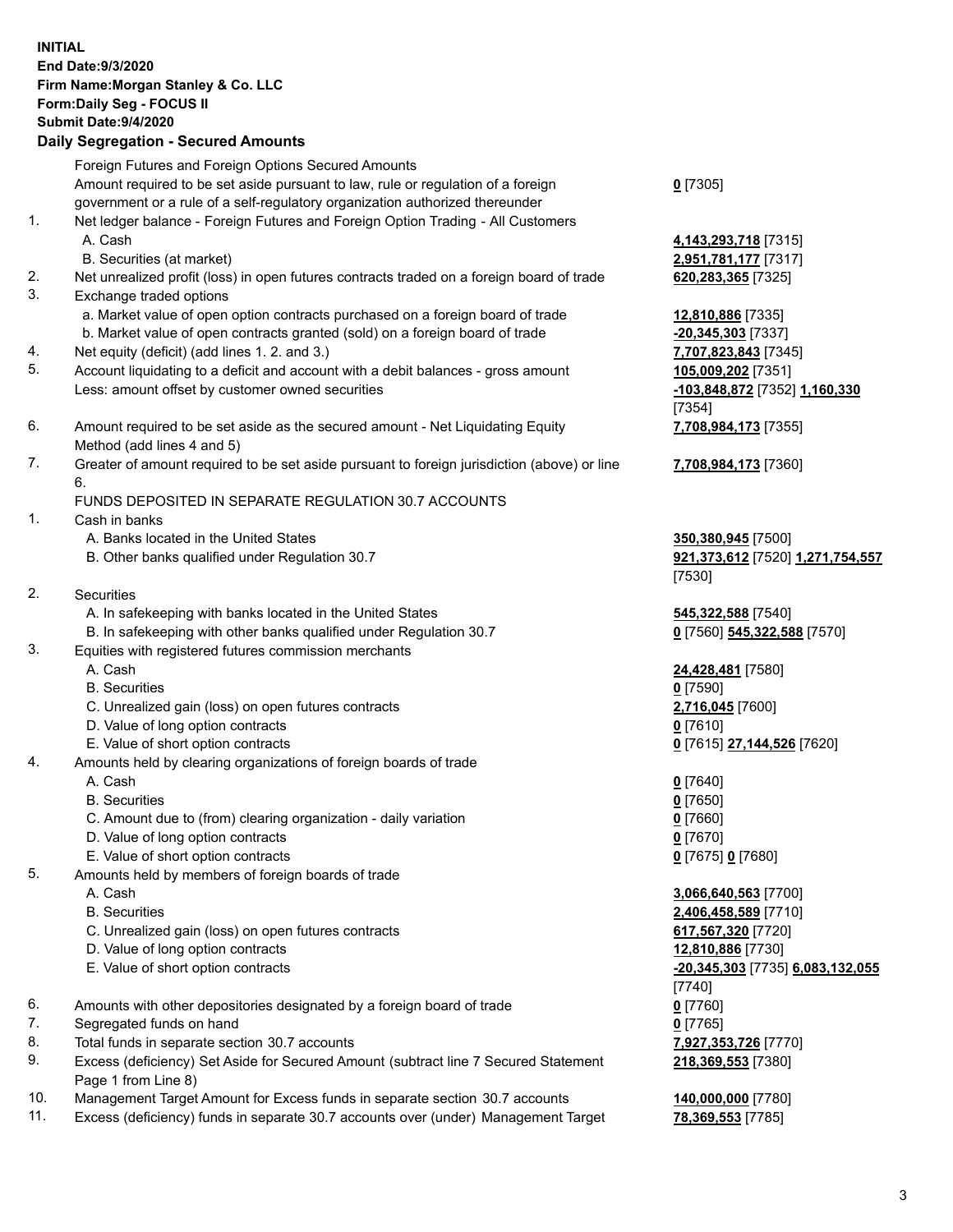|     | <b>INITIAL</b><br>End Date: 9/3/2020<br>Firm Name: Morgan Stanley & Co. LLC<br>Form: Daily Seg - FOCUS II<br>Submit Date: 9/4/2020<br>Daily Segregation - Segregation Statement |                               |
|-----|---------------------------------------------------------------------------------------------------------------------------------------------------------------------------------|-------------------------------|
|     | SEGREGATION REQUIREMENTS(Section 4d(2) of the CEAct)                                                                                                                            |                               |
| 1.  | Net ledger balance                                                                                                                                                              |                               |
|     | A. Cash                                                                                                                                                                         | 13,656,555,474 [7010]         |
|     | B. Securities (at market)                                                                                                                                                       | 9,035,806,519 [7020]          |
| 2.  | Net unrealized profit (loss) in open futures contracts traded on a contract market                                                                                              | 2,699,708,393 [7030]          |
| 3.  | Exchange traded options                                                                                                                                                         |                               |
|     | A. Add market value of open option contracts purchased on a contract market                                                                                                     | 574,422,155 [7032]            |
|     | B. Deduct market value of open option contracts granted (sold) on a contract market                                                                                             | 464,034,879 [7033]            |
| 4.  | Net equity (deficit) (add lines 1, 2 and 3)                                                                                                                                     | 25,502,457,662 [7040]         |
| 5.  | Accounts liquidating to a deficit and accounts with                                                                                                                             |                               |
|     | debit balances - gross amount                                                                                                                                                   | 868,449,139 [7045]            |
|     | Less: amount offset by customer securities                                                                                                                                      | -862,436,481 [7047] 6,012,658 |
|     |                                                                                                                                                                                 | [7050]                        |
| 6.  | Amount required to be segregated (add lines 4 and 5)<br>FUNDS IN SEGREGATED ACCOUNTS                                                                                            | 25,508,470,320 [7060]         |
| 7.  | Deposited in segregated funds bank accounts                                                                                                                                     |                               |
|     | A. Cash                                                                                                                                                                         | 3,246,381,744 [7070]          |
|     | B. Securities representing investments of customers' funds (at market)                                                                                                          | $0$ [7080]                    |
|     | C. Securities held for particular customers or option customers in lieu of cash (at                                                                                             | 1,229,646,028 [7090]          |
|     | market)                                                                                                                                                                         |                               |
| 8.  | Margins on deposit with derivatives clearing organizations of contract markets                                                                                                  |                               |
|     | A. Cash                                                                                                                                                                         | 13,622,805,281 [7100]         |
|     | B. Securities representing investments of customers' funds (at market)                                                                                                          | $0$ [7110]                    |
|     | C. Securities held for particular customers or option customers in lieu of cash (at                                                                                             | 7,806,160,491 [7120]          |
|     | market)                                                                                                                                                                         |                               |
| 9.  | Net settlement from (to) derivatives clearing organizations of contract markets                                                                                                 | -131,622,126 [7130]           |
| 10. | Exchange traded options                                                                                                                                                         |                               |
|     | A. Value of open long option contracts                                                                                                                                          | <b>574,422,155</b> [7132]     |
|     | B. Value of open short option contracts                                                                                                                                         | -464,034,879 [7133]           |
| 11. | Net equities with other FCMs                                                                                                                                                    |                               |
|     | A. Net liquidating equity                                                                                                                                                       | 12,833,527 [7140]             |
|     | B. Securities representing investments of customers' funds (at market)                                                                                                          | $0$ [7160]                    |
|     | C. Securities held for particular customers or option customers in lieu of cash (at                                                                                             | $0$ [7170]                    |
|     | market)                                                                                                                                                                         |                               |
| 12. | Segregated funds on hand                                                                                                                                                        | $0$ [7150]                    |
| 13. | Total amount in segregation (add lines 7 through 12)                                                                                                                            | 25,896,592,221 [7180]         |
| 14. | Excess (deficiency) funds in segregation (subtract line 6 from line 13)                                                                                                         | 388,121,901 [7190]            |
| 15. | Management Target Amount for Excess funds in segregation                                                                                                                        | 235,000,000 [7194]            |
| 16. | Excess (deficiency) funds in segregation over (under) Management Target Amount                                                                                                  | 153,121,901 [7198]            |